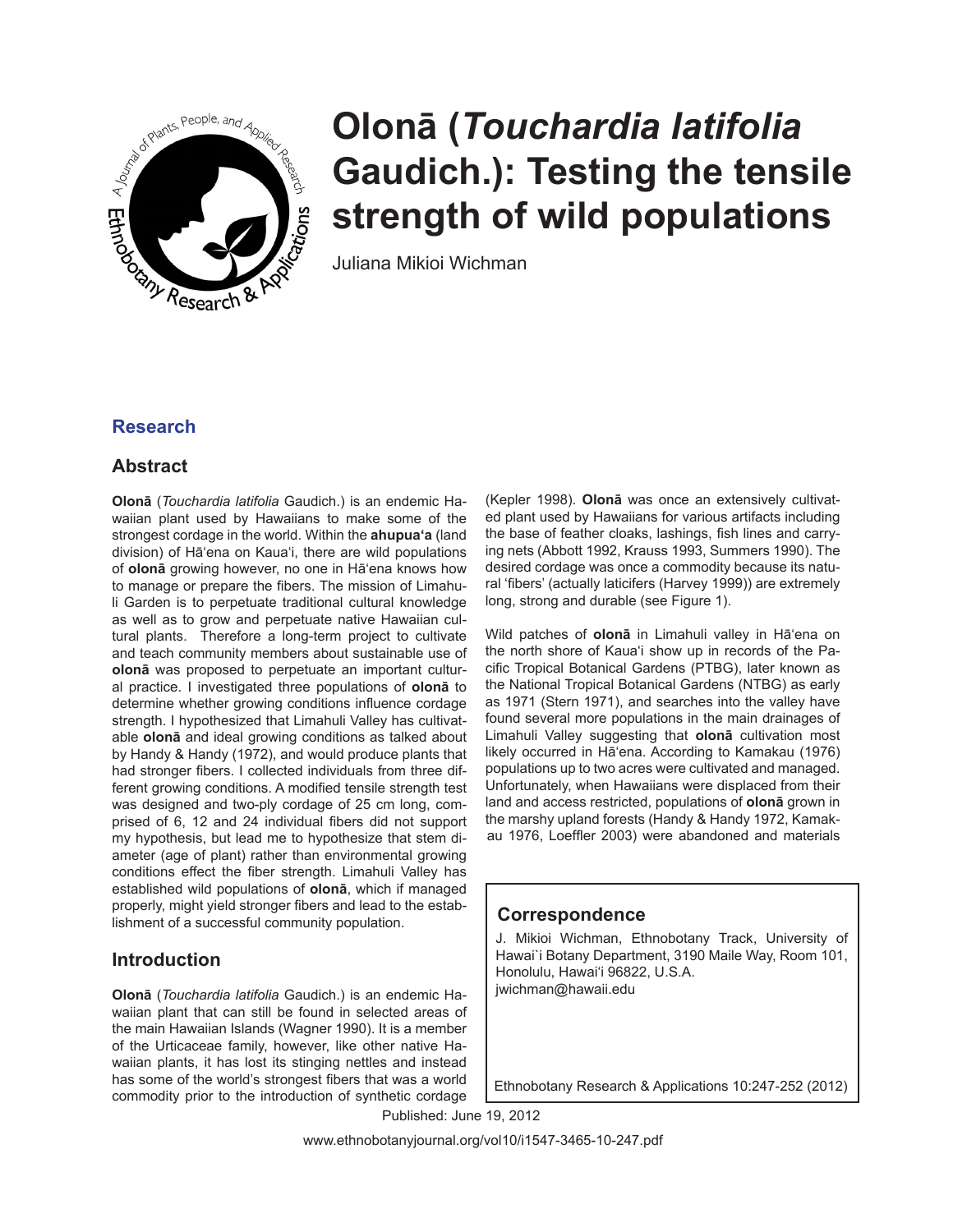

**Figure 1**. Image from a light microscope show the twisting and surface structure of an individual lactifer of **olonā**  (*Touchardia latifolia* Gaudich.) which interlock with other lactifers to form some of the strongest bonds found in natural fibers.

easier to access and in abundance such as **hau** (*Hibiscus tiliaceus* L.) took their place.

Preliminary inquiries of the **kupuna** (elders) and youth in Hā'ena indicate that no one currently knows how to prepare or use **olonā**. Limahuli Gardens in Hā'ena, desires to perpetuate traditional cultural knowledge. Having these **olonā** sites within the garden's management has begun a dialog to initiate cultural awareness and create an easily accessible **olonā** patch for sustainable community use and education.

## **Methods**

This project encompassed a range of methods and materials. Personal interviews, analysis of herbarium specimens and field collections helped me to obtain the initial information and materials. Once materials were gathered, a tensile strength test was conducted through experimental reconstruction of cordage, physical microscopy analysis of fibers and mechanical manipulation of the cordage.

#### *Interviews*

Semi-structured interviews (Alexadies 1996) were conducted with members of the community in Hā'ena ranging in age between young adults to respected elders. Interviews questioned the informants about their knowledge and use of **olonā**.

#### *Herbarium Research*

Herbarium specimens of **olonā** were examined at PTBG to gather basic information about the plant's reproductive cycle, variation, and location of documented **olonā** patches.

#### *Field Collections*

Field sites were determined based on knowledge of a local informant who identified and located three different populations of **olonā** within Limahuli Valley. Populations were designated as 1 A & B, 2 and 3. After locating these populations from three different drainages, plants were collected to test their fiber strength. A slight variation in environmental conditions, upper canopy shade, water

www.ethnobotanyjournal.org/vol10/i1547-3465-10-247.pdf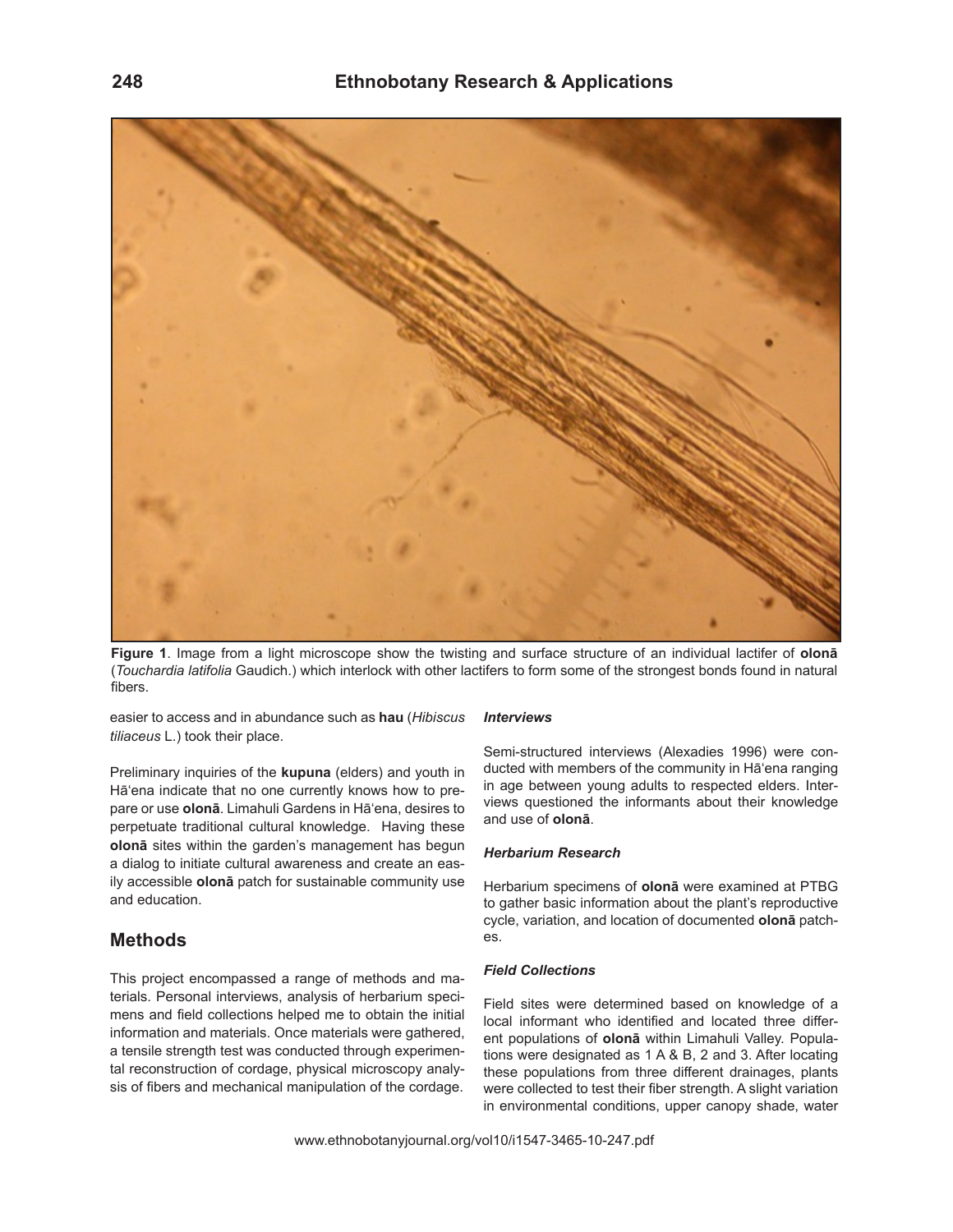# **Wichman - Olonā (***Touchardia latifolia* **Gaudich.): Testing the tensile strength 249 of wild populations**

accessibility and growing location (in or near the stream bed), suggested that environmental conditions might affect fiber strength.

Once at population sites, initial survey of the visible health of the population was conducted and ideal looking branches referenced in Kamakau (1976) were selected for harvest. These stalks typically lacked browning on the outer bark, averaged 1.3 cm in diameter, and were barely over 2 m tall. Voucher specimens were produced for each population and deposited into PTBG.

## *Experimental Reconstruction, Physical Microscopy and Mechanical Manipulation*

The upper portion of the stems (where the leaf scar/nodes are really tight together) were cut off and either used for specimens or discarded. The remaining part of the stem was stripped of its bark, and inner woody material discarded. The **olonā** bark was then rolled with the inside facing out, to help flatten it out. These rolls were then placed in buckets of water for 42 hours to help ret, or loosen the fibers. The water was changed once, at 24 hours. When soaking was completed, strips were rinsed and allowed to dry so that individual fibers (126 fibers) of at least 30 cm could be extracted.

A light microscope was used to look at individual fiber composition, and ensure that only one fiber was being pulled. Kirby's (1963) basic principle was used to test tensile strength. My experiment was designed so that individual fibers were rolled into a 2-ply cord of either 6, 12, and 24 fibers (see Figure 2) using an S twist. To account for variability in breakage weight, each cord size (6, 12, 24) was created in triplicate.

Cords were trimmed to 25 cm long to remove untwisted ends. One end was placed in a folded piece of cardboard



**Figure 2**. Top to bottom; 24, 12, & 6 two-ply **olonā** (*Touchardia latifolia* Gaudich.) cordage from Limahuli, Kaua'i, tested for strength.

and wrapped around once to prevent slipping. An end was then anchored into a secure spot using a C clamp. The loose end of the cord was folded into another piece of cardboard and wrapped until the distance from the secured end to the edge of the free cardboard was 10 cm. A second C clap tightened the loose end and cordage diameter measurements were made at about 1 cm from either end and in the middle. A 100 pound fish scale was then hooked into the hanging C clamp and manually pulled horizontally until the cord broke (Figure 2).

The procedure was repeated until all samples were tested. After running the test on populations 1A and 2, it was inferred that the diameter (age of plant/maturity) could effect the fiber strength, and another individual from pop-

ulation 1(B) was processed as above to determine their strength and recorded (Table 3).

# **Results**

## *Interviews*

Semi-structured interviews with community members of Hā'ena helped to determine the location of the three **olonā** populations used in this study, however, other populations were mentioned, but not located. The majority of informants had little or no knowledge of **olonā**'s use, however, many expressed an interest in the plant, and in how to make cordage.

www.ethnobotanyjournal.org/vol10/i1547-3465-10-247.pdf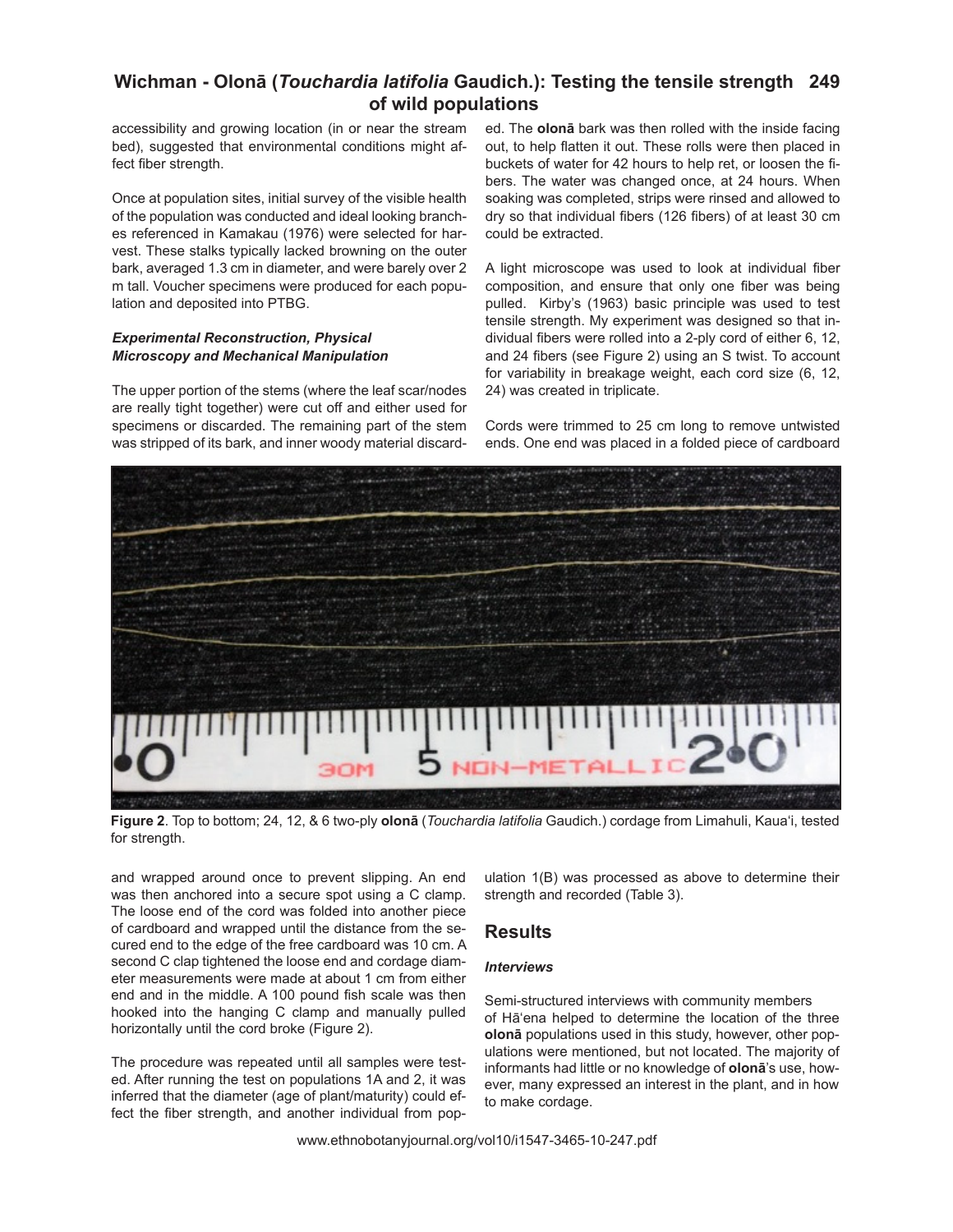

**Figure 3**. Experimental method for testing strength of **olonā** (*Touchardia latifolia* Gaudich.) cordage in Hā'ena, Kaua'i. Two C-clamps secure each end of the cord within a fold of cardboard. One end is secured to a fixed object (table) and the other to a scale used to measre the breaking strength.

## *Herbarium Research*

Herbarium research conducted at PTBG helped identify previous location sites of collected **olonā** on the island of Kaua'i, and specifically within Limahuli. The earliest herbarium **olonā** specimen within Limahuli Valley was by W.L. Stern in 1971. Evidence for reproductive structures such as, inflorescences or seeds, among herbarium specimens for Kaua'i were charted (Table 1) to indicate a possible flowering cycle.

**Table 1.** Possible flowering cycle of **olonā** (*Touchardia latifolia* Gaudich.) on Kaua'i based on absence or presence of reproductive structures on herbarium specimens at PTBG.

| <b>Month</b> | <b>Present</b> | <b>Absent</b> |
|--------------|----------------|---------------|
| January      |                | X             |
| February     |                | X             |
| March        |                | X             |
| April        |                | X             |
| May          | X              |               |
| June         | X              |               |
| July         | X              |               |
| August       | X              |               |
| September    | X              |               |
| October      | X              |               |
| November     | X              |               |
| December     | X              |               |

## *Field Collections*

Three field sites were chosen for study. Table 2 illustrates field notes taken when assessing the health and size of the three population, diameter at base of individual plants selected for experimental reconstruction, and specimen numbers deposited into PTBG. Herbarium specimens were collected and deposited into PTBG.

#### *Experimental Reconstruction*

Experimental reconstruction of **olonā** cordage tested the tensile strength of fibers from individual plants of three different populations. Testing of the constructed two-ply cordage did not show a significant difference between populations (1B, 2 and 3) however, further tests were conducted with an individual from population 1 whose basal diameter was almost 1 cm larger (Table 3) to see if age (indicated by diameter size) would have any effect, and results show that maturity may play a significant role in strength.

### *Physical Microscopy*

Physical microscopy was used for further analysis of individual fibers and breakage points in cordage to see if there were microscopic differences not easily recognized by the naked eye.

## **Discussion**

Comparing two individuals from population 1 which were different in diameter (A: 2.5 cm and B:1.2 cm) suggested that the larger individual (presumably more mature) had stronger fibers (Table 3). This could indicate that there is a preferred time and age to harvest **olonā** for optimal cord-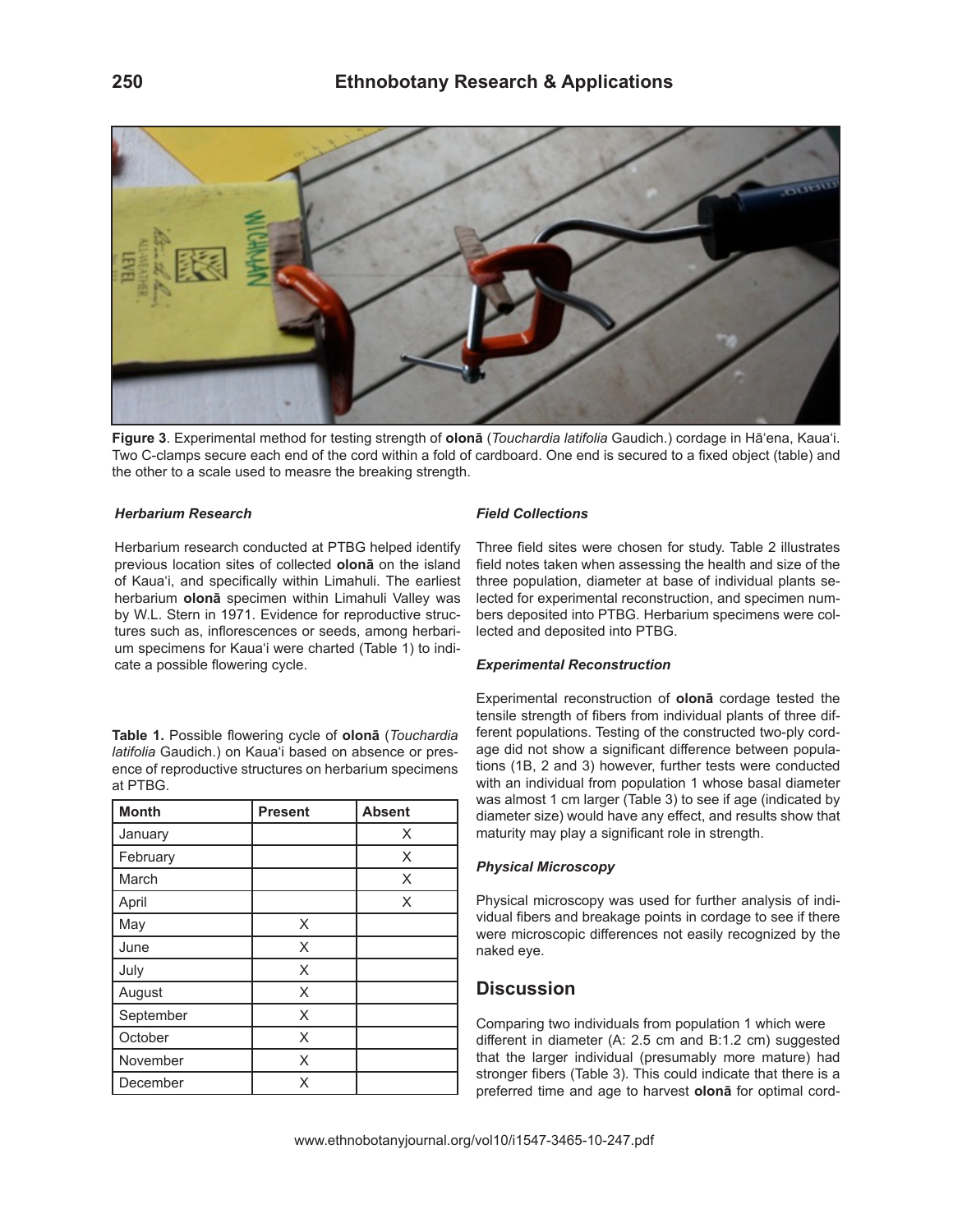# **Wichman - Olonā (***Touchardia latifolia* **Gaudich.): Testing the tensile strength 251 of wild populations**

| Popu-<br>lation # | Coll.#                                  | <b>Habitat</b>                                                                                | Population<br><b>Size</b>          | <b>Diameter</b><br>at base      | <b>Notes</b>                                                                                                                                                                                                                                                                                                                                                                                                                                                                                                               |
|-------------------|-----------------------------------------|-----------------------------------------------------------------------------------------------|------------------------------------|---------------------------------|----------------------------------------------------------------------------------------------------------------------------------------------------------------------------------------------------------------------------------------------------------------------------------------------------------------------------------------------------------------------------------------------------------------------------------------------------------------------------------------------------------------------------|
| 1                 | <b>JMW</b><br>080                       | In medium<br>stream bed<br>with<br>con-<br>stant flow-<br>ing water,<br>partial sun-<br>light | 56 individu-<br>als                | A 2.5 cm; B<br>$1.2 \text{ cm}$ | Infestation of white fly and scales are present on the<br>leaves of a few individuals. About a dozen individuals<br>give rise to the entire population. One large individual<br>had a base stem of almost 2". Only white venation was<br>seen. No inflorescences present. Two specimens were<br>collected to see if there was a correlation with diameter<br>size and fiber strength. Smaller diameter stuck to the<br>stalk more than the larger one. No reproductive struc-<br>tures present. (N 22. 20580, W 159.58050) |
| $\overline{2}$    | <b>JMW</b><br>081                       | small<br>In.<br>stream bed<br>with<br>con-<br>stant flow-<br>ing water,<br>shaded             | individu-<br>$\overline{4}$<br>als | $1.3 \text{ cm}$                | Only two individuals counted at this site-below the bam-<br>boo patch. Only white venation was seen. No inflores-<br>cences present. Of all the populations, this was the<br>hardest to remove from the bark in one piece and thus<br>make it hard to get long fibers. No reproductive struc-<br>tures present. (N22.20934 W159.57265)                                                                                                                                                                                     |
| 3                 | <b>JMW</b><br>082;<br><b>JMW</b><br>083 | In stream<br>bed of in-<br>termittent<br>drainage<br>in sunlight<br>and shade                 | N/A (largest<br>population)        | $1.6 \text{ cm}$                | Distinct venation of red and white plants. Largest pop-<br>ulation. Evidence of recent flooding present in val-<br>ley. No reproductive structures present. Four samples<br>were taken at population 3, one red veined, and one<br>white veined from top, mid and lower sections of the<br>patch. Presences of scales on some individuals. (N22.<br>21460, W159.57182)                                                                                                                                                     |

**Table 2**. Field notes taken at the time of collection of fiber samples from **olonā** (*Touchardia latifolia* Gaudich.) in Hā'ena, Kaua'i.

**Table 3**. Average breakage weight and diameter of twisted cord of **olonā** (*Touchardia latifolia* Gaudich.) in Hā'ena, Kaua'i, for each population. Populations 1B, 2 and 3 had similar basal diameters, whereas population 1A had a diameter almost 1cm larger.

|                                                                        | <b>Population</b> |     |     |  |             |      |      |      |           |      |      |      |
|------------------------------------------------------------------------|-------------------|-----|-----|--|-------------|------|------|------|-----------|------|------|------|
|                                                                        | 1Α                |     | 1B  |  |             |      |      |      |           |      |      |      |
|                                                                        | 6                 | 12  | 24  |  | 12          | 24   | 6    | 12   | 24        |      | 12   | 24   |
| Average Diameter of cord (mm) $\vert 0.04 \vert 0.11 \vert 0.19 \vert$ |                   |     |     |  | $0.02$ 0.04 | 0.12 | 0.04 | 0.06 | 0.12 0.05 |      | 0.11 | 0.15 |
| Average Breakage weight (lbs)                                          | 2.5               | 5.7 | 8.8 |  | 2.8         | 4.7  |      | 1.2  |           | 0.03 | 2.3  |      |

age strength. It was also noted in field collections (Table 2) that the larger diameter was easier to remove from the stalk. It was impossible to determine the age of the individuals tested within this study simply because they were not from a managed population, but based on size, data support previous documentation by Summers (1990), Kamakau (1976) and Handy & Handy (1972) that there is a proper time to harvest plants (between twelve to eighteen months), and also supports why cultivation was so important.

Summer (1990) also indicated that the best stems for harvest were about 2.5-5 cm in diameter. Population 1A fit this size, although at the smaller end of this range. When tested, the larger diameter plants produced cordage that had a tensile strength almost double that of smaller, immature plants (Table 3). The data does not show a strong correlation between fiber strength and environmental conditions, such as growing in ephemeral or intermittent streams with or without shade, but suggest that all populations have potential to produce harvestable desired fibers if allowed to mature and harvested at the appropriate age.

The substantial variance of fiber strength among the largest cord of 24 individual fibers with an average strength range of 3.7 lbs to 8.8 lbs, and the smallest cord of 6 fibers with an average strength range of 0 lbs to 2.5 lbs, shows variation among individuals, but strongly suggests that age plays an important role. Strength of the cordage can be directly linked to the maturity of the plant as Funk (1982) states that length of individual fibers at maturity can surpass 1.5 m, and a longer fiber length allows the